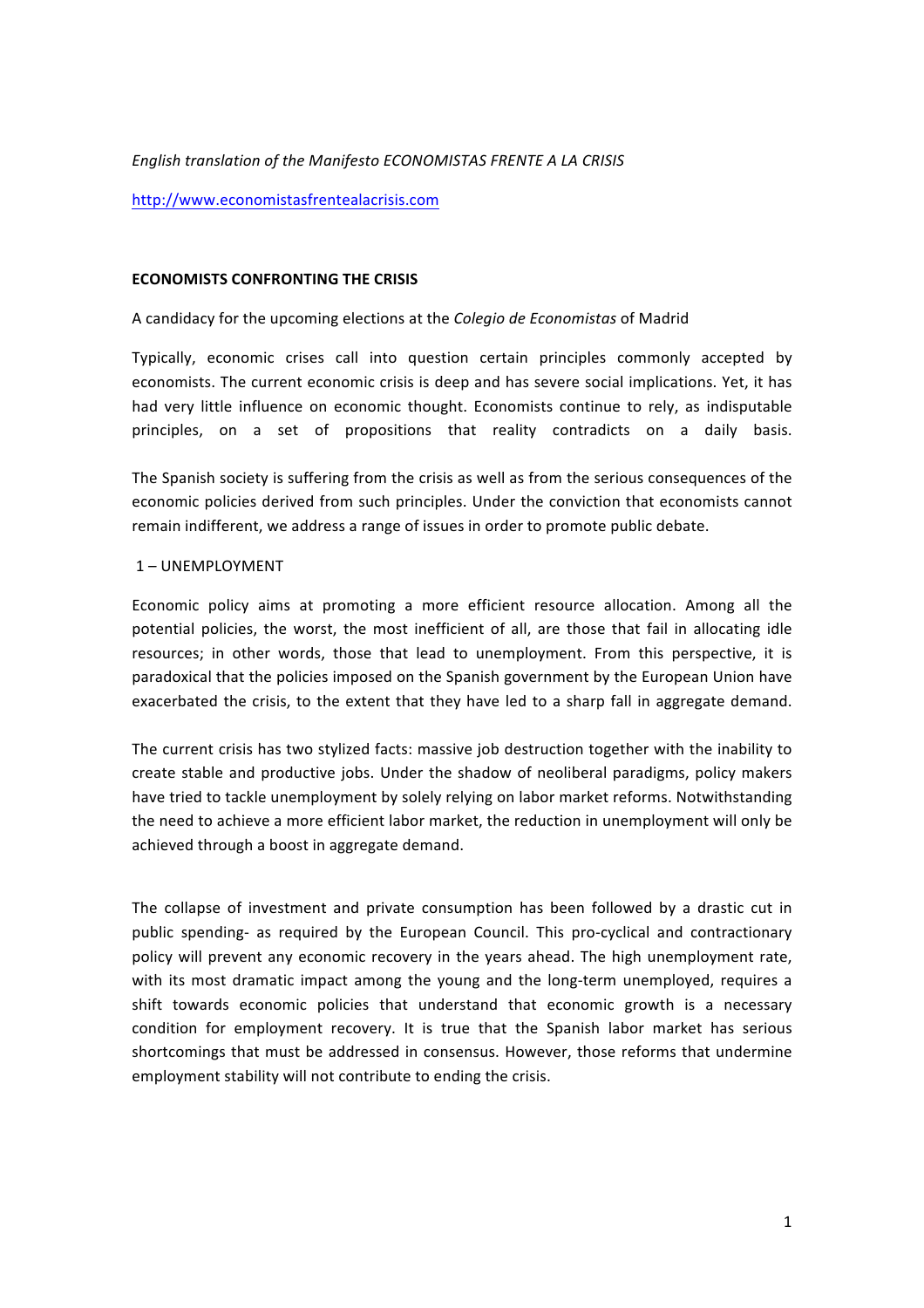## 2 – FINANCIAL MARKETS AND RATING AGENCIES

It is still assumed that financial markets, guided by rating agencies, do a good job in efficiently allocating risks. And yet it is beyond any reasonable doubt that it was precisely the practices of financial institutions and the absence of a proper regulation of rating agencies which significantly contributed to the outbreak and deepening of the crisis.

Surprisingly, rating services, whose purpose is to ensure transparency and competitiveness of markets, are not regulated despite the fact that they hold the highest degree of market power ever known. Without regulation, their activities are open to all kinds of manipulation, which induce inefficiencies in the real economy. How is it that the EU, which integrates a very powerful economic area, is unable to counteract financial market inefficiencies? One might think that there are powerful interests – economic interests and also paradigms, - which are firmly established, and which deter any public debate on these issues. We, as economists, cannot remain indifferent.

The role that markets can play in facilitating the optimal resource allocation is out of question, as long as they are competitive. Nevertheless, as it is well known, market efficiency is jeopardized in oligopolistic settings, especially in sectors with systemic importance such as, the financial sector or the energy sector, among others. Liberalization and regulation are not substitutes but complements. More specifically, liberalization in the absence of regulation has perverse effects when it affects sectors which are crucial for the competitiveness of the economy.

# 3 - CORPORATE GOVERNANCE

Corporate governance creates serious agency problems: a large fraction of the big financial and industrial companies are run by managers who, by delegation, hold the property rights of short-lived and dispersed owners. In this context, the agents (i.e., the managers), rather than the principals (i.e., the firms' owners), are those who set their own incentive schemes as a function of the business objectives they pursue. The combination of oligopolistic power and agency problems, which sometimes generate further social scandal, induce inefficient shorttermism, which in turn leads to unsustainable and undesirable outcomes for the businesses as well as for the economy.

# 4 - PUBLIC DEFICIT

It is commonly assumed that a major problem in the current economic context is the public deficit caused by overspending. However, one of the sources of the deficit is the strong and rapid reduction in income, which directly depends on the evolution of GDP. Instead, would it not be more appropriate to focus on income recovery as a way to reduce the deficit? (of course, without overlooking the efficiency of public spending).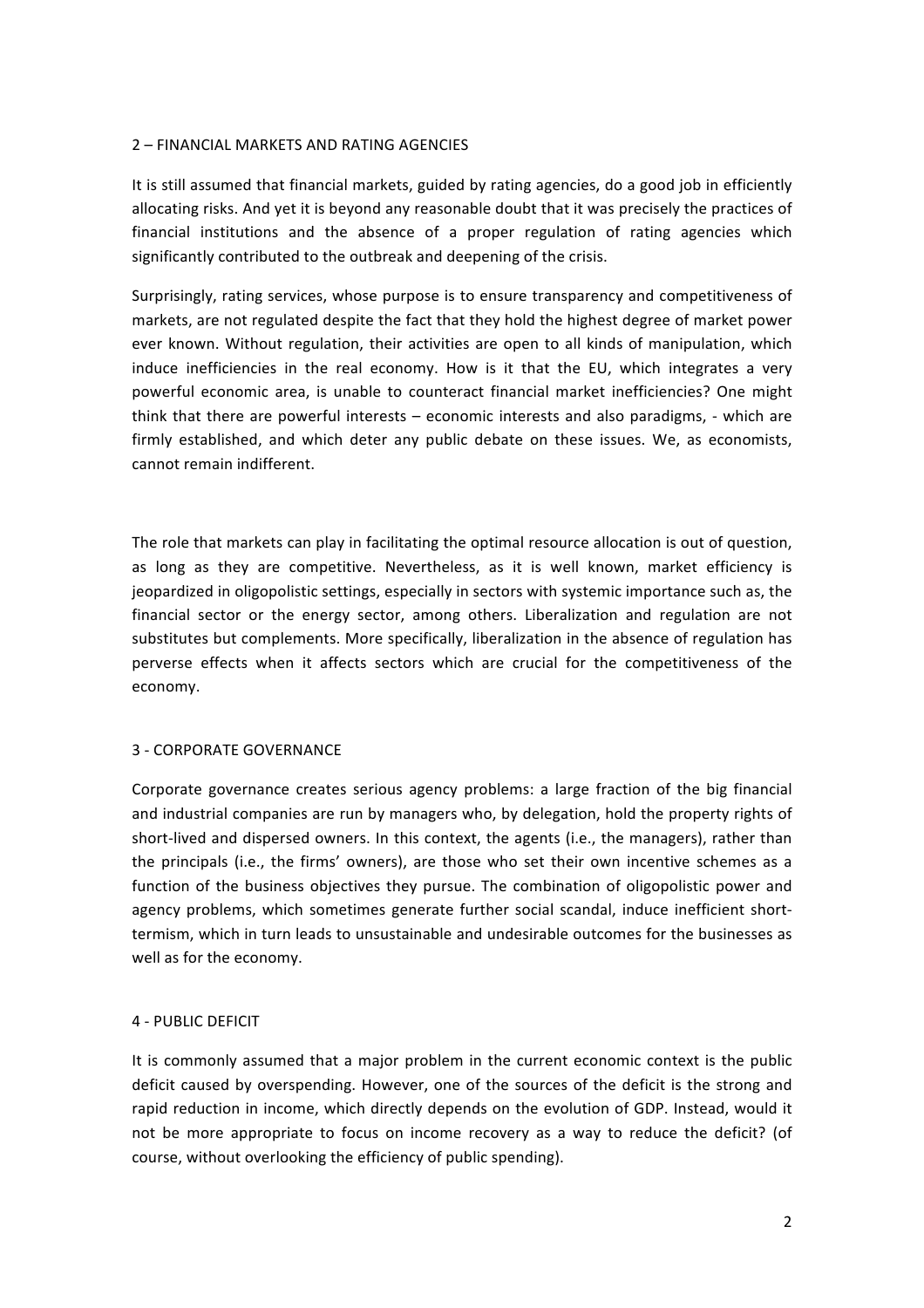Most likely, the recovery of income would require a longer-time horizon than the one imposed by the EU goals. There is no reason to apply such a restrictive calendar, especially when one notes that the relevant part of the Spanish debt is not public debt, which remains within acceptable limits, but private debt. Perhaps, it would be wiser to tackle the debt by boosting economic activity and by relaunching businesses. As a by-product, the debt would also be financed with lower risk-premia. In any case, there is a serious lack of coordination of macroeconomic policies within the EU. Economic policy is limited to monetary policy, and this is subject to the interests of lobbyists who are active in financial markets. The increase in the interest rate spread between the German and Spanish government paper drains the capacity of the public sector, thereby strengthening the private interests of those who would benefit from the privatization of social benefits. Inevitably, this would lead to the consolidation of a dual society in Spain.

# 5 - THE WELFARE STATE

An essential part of government spending is devoted to finance education, public health, security, social benefits and territorial balance, i.e., basic social services. All these elements contribute decisively to the efficiency of the economic system. They allow for income redistribution within the society, thus explaining a great part of their contribution to efficiency.

Drastic reductions in public spending imply a sharp decrease in the degree of income redistribution. It is legitimate to question whether this is their real objective. Let's avoid any misunderstanding: no one is against the need for adjustment. The goal should be to manage fiscal consolidation within a reasonable time horizon, which would be consistent with enough GDP growth so as to stop job destruction, restart economic recovery, and cease the setbacks of the welfare state.

The trend is clear. A successful attack against wages, social benefits and the welfare state is in progress. An offense which is jeopardizing the social progress achieved during recent decades. We are been forced to accept the *bad* under the argument that the alternative may be worse. This is nothing but a great demonstration of power.

#### 6 - THE FUROPEAN UNION

Financial strains, together with the current political and ideological composition of the governing bodies of the European Union, endanger the implementation of policies other than the ones that have recently been implemented in Europe. Spain cannot be forced into a rescue with conditions such as those imposed on Greece and Portugal. Moreover, our country is highly interested in staying in the Euro zone. Thus, what is the real alternative to the contractionary policies that we are witnessing? Beyond the maintenance of the hallmarks of the European construction, based on the social market economy (which have been somehow lost in the implementation of the policies imposed from the new conservative majority in